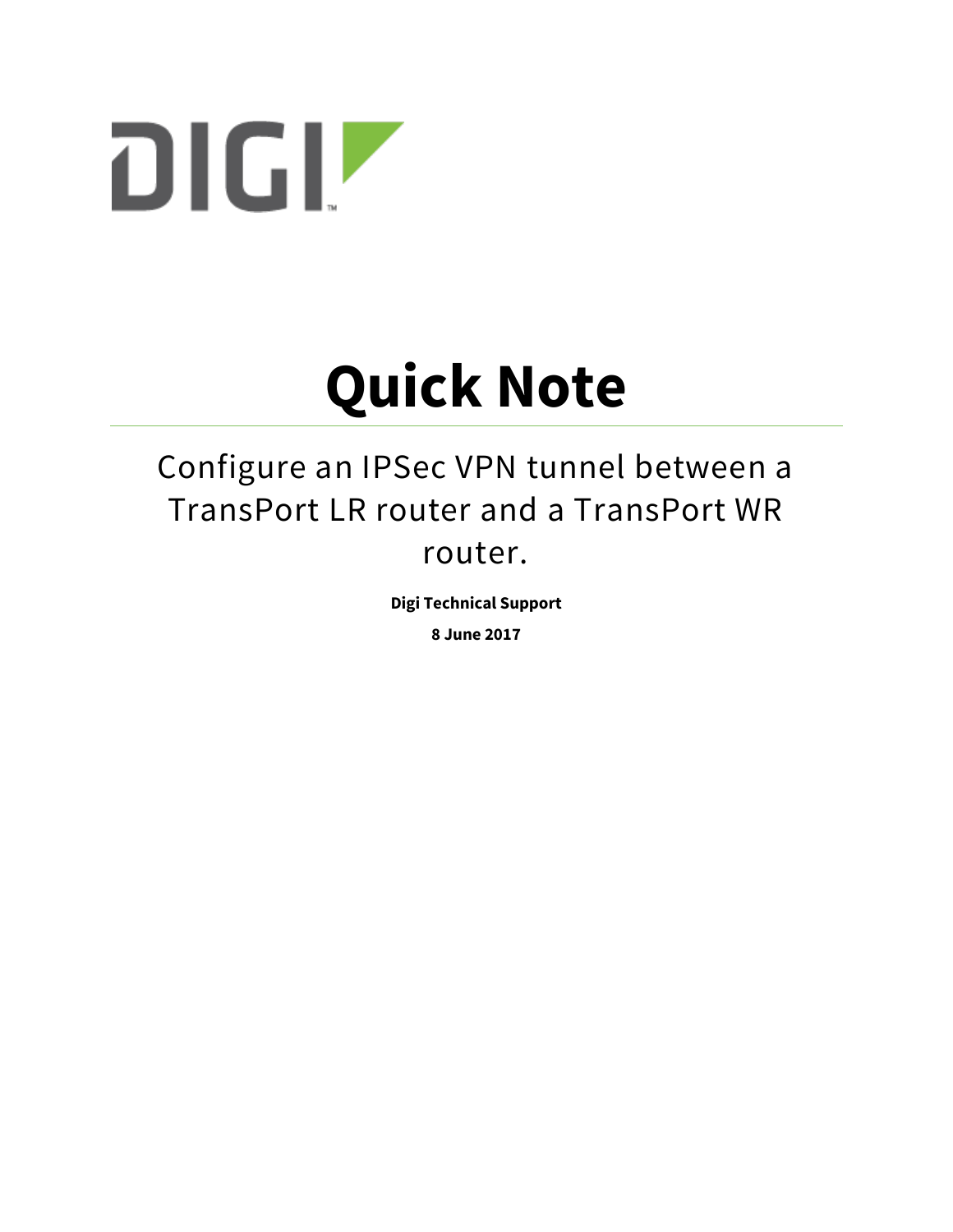## **Contents**

| $\mathbf{1}$ |       |  |  |  |
|--------------|-------|--|--|--|
|              | 1.1   |  |  |  |
|              | 1.2   |  |  |  |
|              | 1.3   |  |  |  |
| 2            |       |  |  |  |
| 3            |       |  |  |  |
|              | 3.1   |  |  |  |
|              | 3.2   |  |  |  |
|              | 3.3   |  |  |  |
|              | 3.3.1 |  |  |  |
|              | 3.3.2 |  |  |  |
|              | 3.3.3 |  |  |  |
|              | 3.4   |  |  |  |
| 4            |       |  |  |  |
|              | 4.1   |  |  |  |
|              | 4.2   |  |  |  |
|              | 4.3   |  |  |  |
|              | 4.3.1 |  |  |  |
|              | 4.3.2 |  |  |  |
|              | 4.4   |  |  |  |
|              | 4.5   |  |  |  |
|              | 4.6   |  |  |  |
|              | 4.6.1 |  |  |  |
|              | 4.6.2 |  |  |  |
|              | 4.7   |  |  |  |
| 5            |       |  |  |  |
|              | 5.1   |  |  |  |
|              | 5.2   |  |  |  |
| 6            |       |  |  |  |
|              | 6.1   |  |  |  |
|              | 6.2   |  |  |  |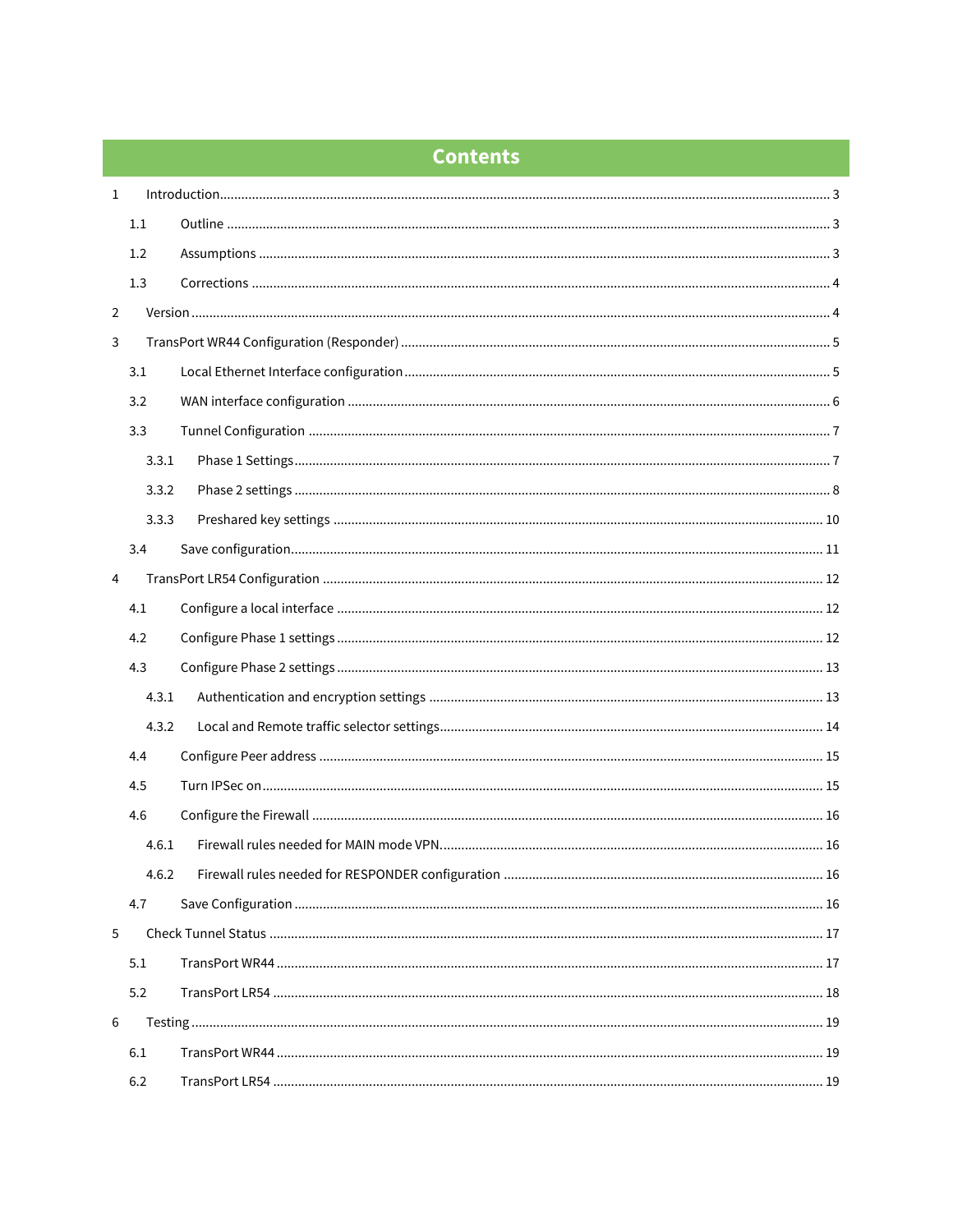# <span id="page-2-0"></span>**1 INTRODUCTION**

#### <span id="page-2-1"></span>**1.1 Outline**

This document will describe how to configure an IPSec VPN tunnel between a TransPort LR54 as the INITIATOR and a TransPort WR router as the RESPONDER. The document will assume that WAN connectivity is configured and available on both units.



#### <span id="page-2-2"></span>**1.2 Assumptions**

This guide has been written for use by technically competent personnel with a good understanding of the communications technologies used in the product and of the requirements for their specific application. It also assumes a basic ability to access and navigate a Digi TransPort router and configure it with basic routing functions

This application note applies to:

**Model:** Digi TransPort LR54 and Digi TransPort WR44

**Firmware versions: LR54:** 1.1.0.6 and later **WR44:** 2.17.10 and later

**Configuration:** This document assumes that the devices are set to their factory default configurations. Most configuration commands are shown only if they differ from the factory default.

**Please note:** This application note has been specifically rewritten for the specified firmware versions and later but will work on earlier versions of firmware. Please contact [tech.support@digi.com](mailto:tech.support@digi.com) if your require assistance in upgrading the firmware of the TransPort LR or TransPort WR routers.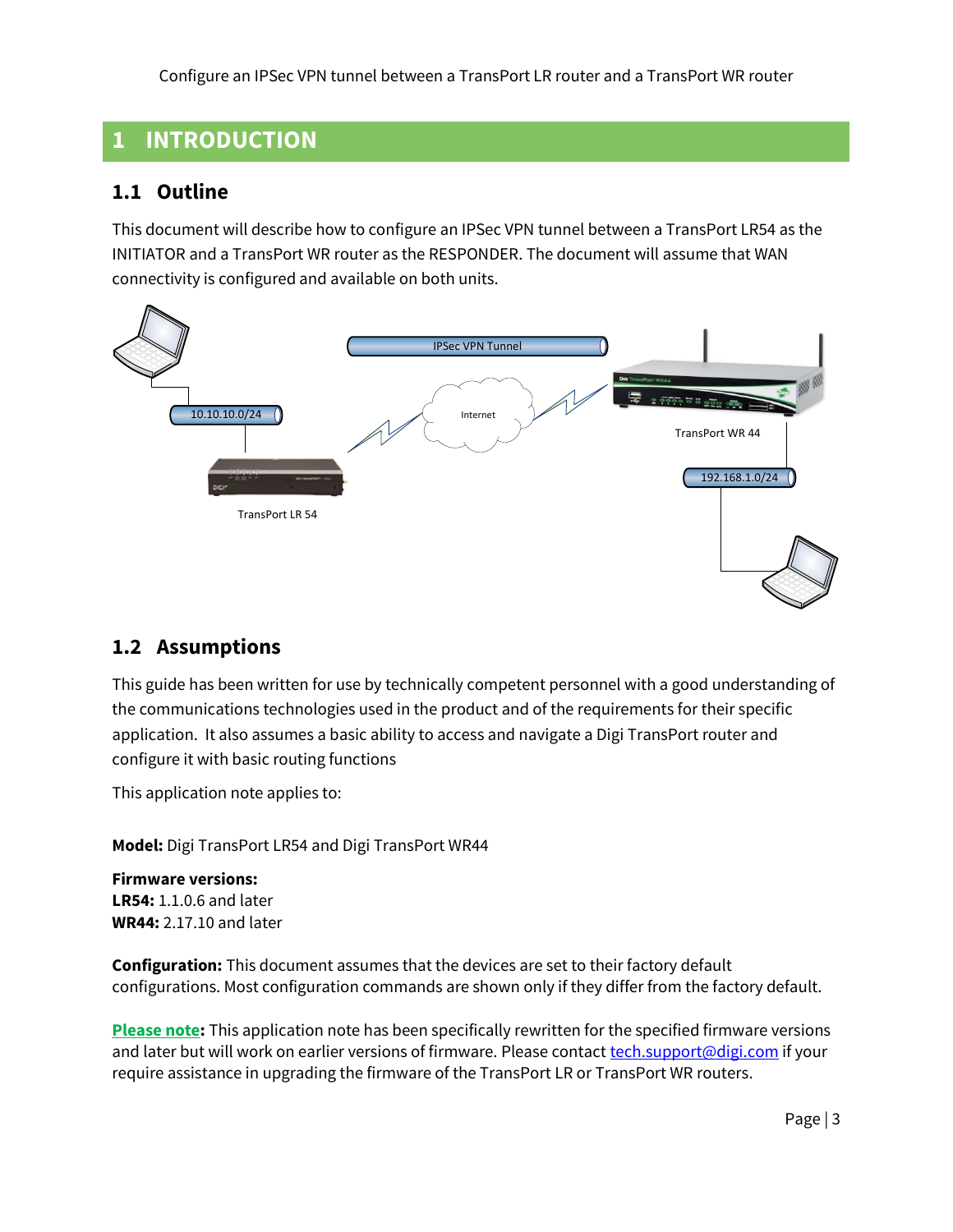## <span id="page-3-0"></span>**1.3 Corrections**

Requests for corrections or amendments to this application note are welcome and should be addressed to: [tech.support@digi.com](mailto:tech.support@digi.com) Requests for new application notes can be sent to the same address.

# <span id="page-3-1"></span>**2 VERSION**

| Version Number | <b>Status</b>                      |
|----------------|------------------------------------|
| 1.0            | published                          |
| 1.1            | Added notes and firewall rules for |
|                | MAIN mode and RESPONDER            |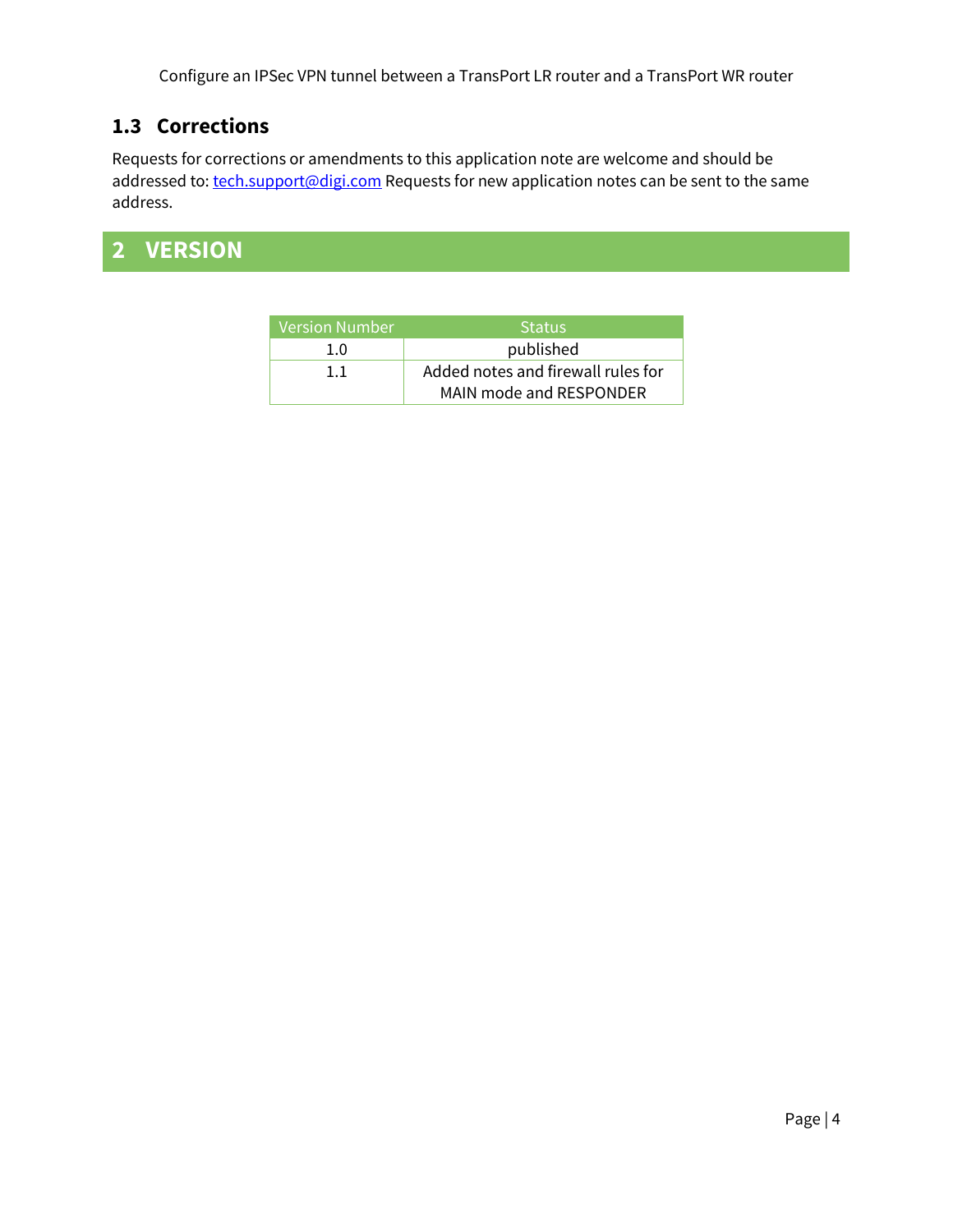# <span id="page-4-0"></span>**3 TRANSPORT WR44 CONFIGURATION (RESPONDER)**

# <span id="page-4-1"></span>**3.1 Local Ethernet Interface configuration**

Navigate to:

#### **Configuration – Network > Interfaces > Ethernet > ETH 0**

| <b>Interfaces</b>              |                       |                                                                |  |
|--------------------------------|-----------------------|----------------------------------------------------------------|--|
| $\blacktriangleright$ Ethernet |                       |                                                                |  |
| $\blacktriangledown$ ETH 0     |                       |                                                                |  |
| Description:                   |                       |                                                                |  |
| Use the following settings     |                       | Get an IP address automatically using DHCP (                   |  |
|                                |                       | IP Address: 192.168.1.44                                       |  |
|                                |                       | Mask: 255.255.255.0                                            |  |
|                                | Gateway:              |                                                                |  |
|                                | DNS Server:           |                                                                |  |
|                                | Secondary DNS Server: |                                                                |  |
|                                |                       | Changes to these parameters may affect your browser connection |  |
|                                |                       |                                                                |  |
| Advanced                       |                       |                                                                |  |
| $\rightarrow$ OoS              |                       |                                                                |  |
| VRRP                           |                       |                                                                |  |

| Parameter         | Setting       | <b>Description</b>                               |
|-------------------|---------------|--------------------------------------------------|
| Use the following | Checked       | A static IP Address will be used in              |
| settings          | 192.168.1.44  | this example<br>IP Address of the TransPort WR44 |
|                   |               | Ethernet Interface. In this example,             |
| <b>IP Address</b> |               | this IP Address is in the subnet range           |
|                   |               | used for the Tunnel (useful for                  |
|                   |               | testing)                                         |
| Mask              | 255.255.255.0 | Subnet mask                                      |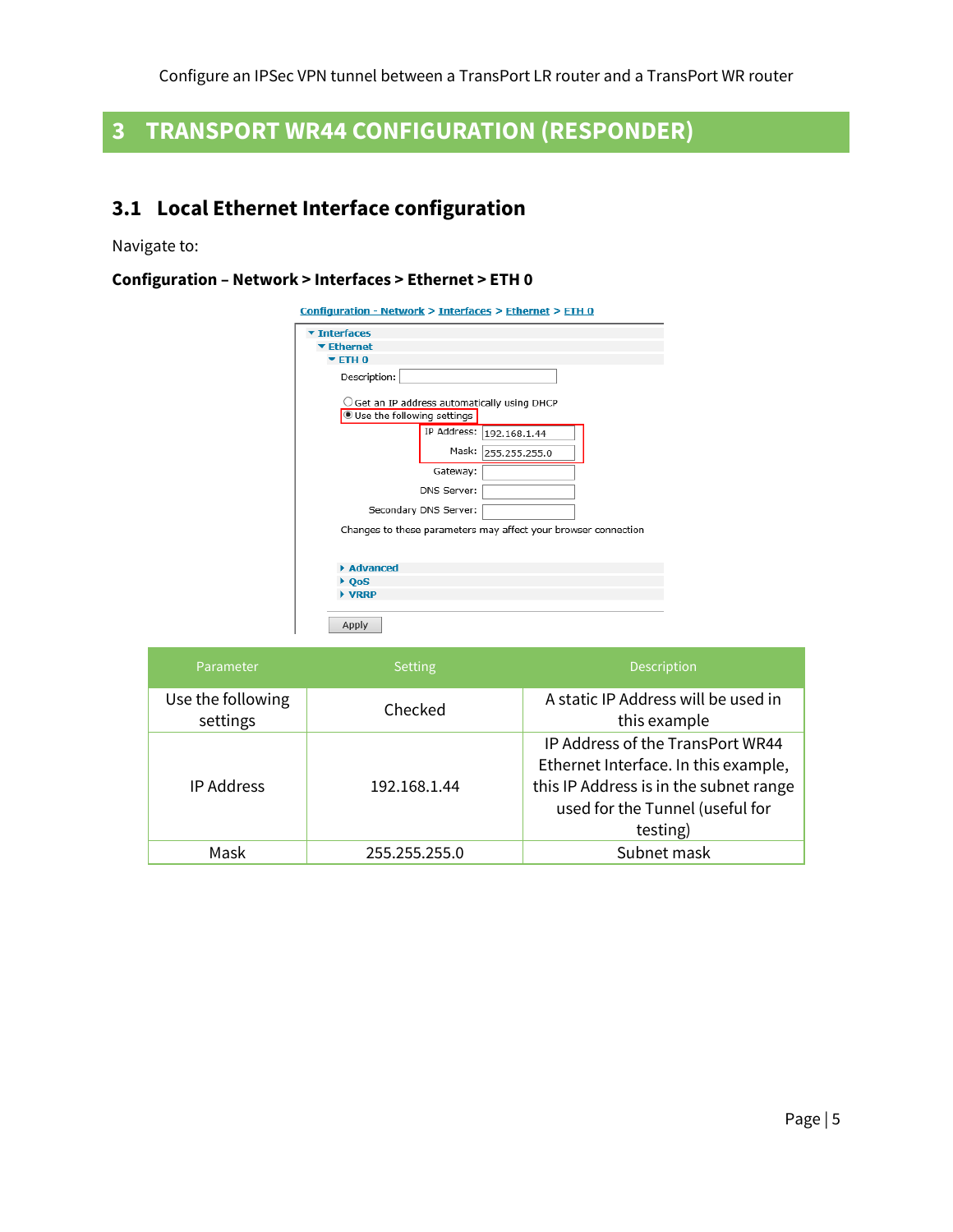#### <span id="page-5-0"></span>**3.2 WAN interface configuration**

In this example, the mobile interface will be used as the WAN interface on which the IPsec tunnel will be established.

Navigate to:

#### **Configuration – Network > Interfaces > Mobile**

| <b>Configuration - Network &gt; Interfaces &gt; Mobile</b>                                  |  |  |  |  |
|---------------------------------------------------------------------------------------------|--|--|--|--|
| ▼ Mobile                                                                                    |  |  |  |  |
| Select a SIM to configure from the list below                                               |  |  |  |  |
| Settings on this page apply to the selected SIM<br>SIM: $1$ (PPP 1) $\vee$<br>IMSI: Unknown |  |  |  |  |
| ▼ Mobile Settings                                                                           |  |  |  |  |
| Select the service plan and connection settings used in connecting to the mobile network.   |  |  |  |  |
| <b>Mobile Service Provider Settings</b>                                                     |  |  |  |  |
| Service Plan / APN: your.apn.goes.here                                                      |  |  |  |  |
| Use backup APN<br>Retry the main APN after 0<br>minutes                                     |  |  |  |  |
| SIM PIN:   ****** (Optional)                                                                |  |  |  |  |
| Confirm SIM PIN:                                                                            |  |  |  |  |
| (Optional)<br>Username:                                                                     |  |  |  |  |
| Password: 000000<br>(Optional)                                                              |  |  |  |  |
| Confirm Password:                                                                           |  |  |  |  |
| <b>Mobile Connection Settings</b>                                                           |  |  |  |  |
| $\Box$ Re-establish connection when no data is received for a period of time                |  |  |  |  |
|                                                                                             |  |  |  |  |
| <b>Mobile Network Settings</b>                                                              |  |  |  |  |
| Enable NAT on this interface<br>$\bigcirc$ IP address $\bigcirc$ IP address and Port        |  |  |  |  |
| Enable IPsec on this interface                                                              |  |  |  |  |
| $\Box$ Keep Security Associations (SAs) when this Mobile interface is disconnected          |  |  |  |  |
| Use interface Default<br>lo<br>for the source IP address of IPsec packets                   |  |  |  |  |
| Enable the firewall on this interface                                                       |  |  |  |  |

| Parameter                         | <b>Setting</b>     | <b>Description</b>                                |
|-----------------------------------|--------------------|---------------------------------------------------|
| Service Plan / APN                | Your.APN.goes.here | Enther the APN of your mobile<br>provider         |
| Enable IPsec on<br>this interface | Checked            | Enable IPsec to be built on this WAN<br>interface |

**Please note:** If required, enter a SIM PIN and Username/Password for this SIM card and APN.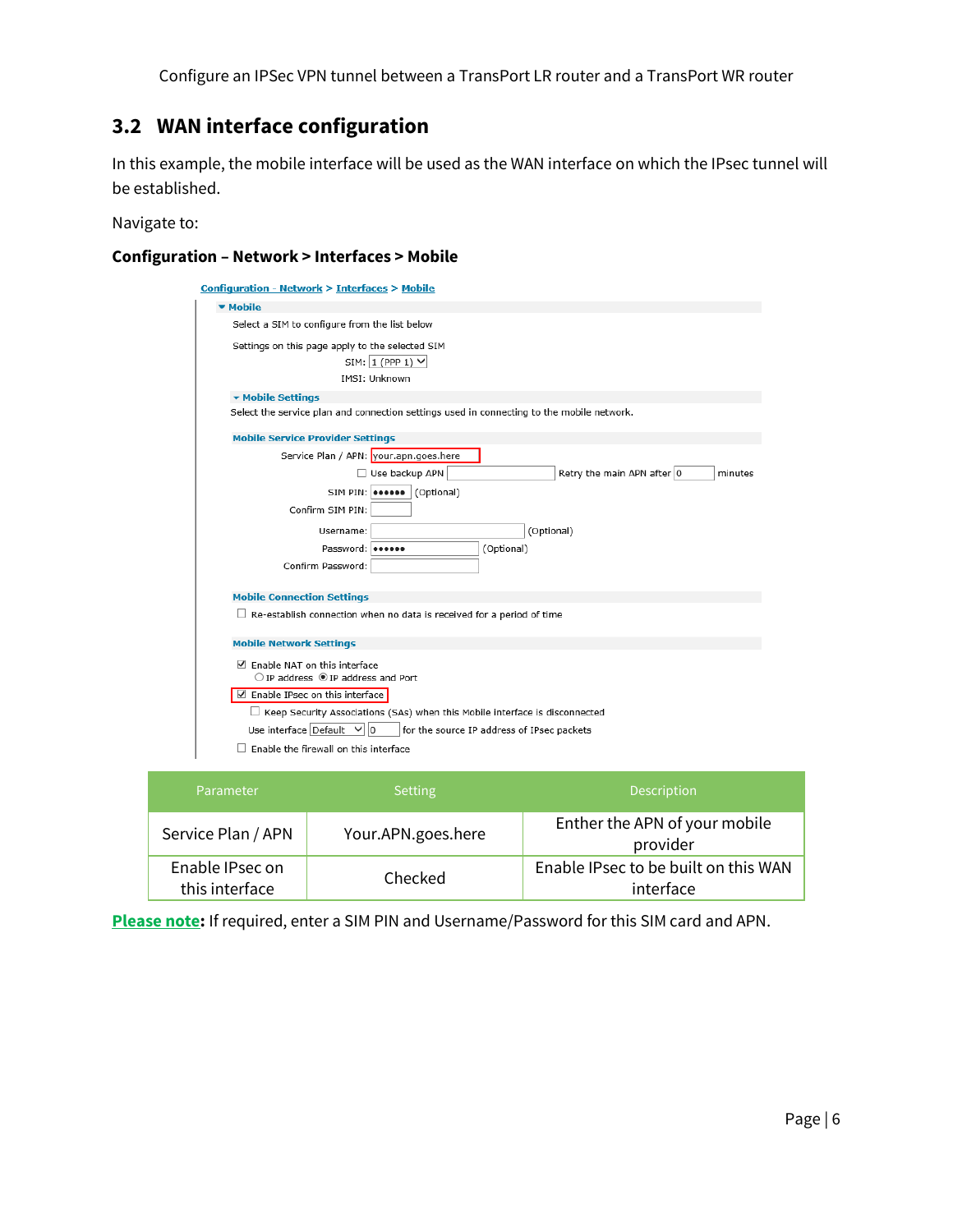# <span id="page-6-0"></span>**3.3 Tunnel Configuration**

Open a web browser to the IP address of the TransPort WR44 router.

#### <span id="page-6-1"></span>**3.3.1 Phase 1 Settings**

Navigate to:

#### **Configuration – Network > Virtual Private Network (VPN) >IKE > IKE 0**

Configuration - Network > Virtual Private Networking (VPN) > IPsec > IKE > IKE 0

| Interfaces                                                                          |
|-------------------------------------------------------------------------------------|
| DHCP Server                                                                         |
| <b>Network Services</b>                                                             |
| <b>DNS Servers</b>                                                                  |
| Dynamic DNS                                                                         |
| ▶ IP Routing/Forwarding                                                             |
| ▼ Virtual Private Networking (VPN)                                                  |
| $\Psi$ IPsec                                                                        |
| <b>FIPSec Tunnels</b>                                                               |
| <b>EXPLORED TEALLY Action</b>                                                       |
| ▶ IPsec Groups                                                                      |
| Dead Peer Detection (DPD)                                                           |
| $\blacktriangledown$ IKE                                                            |
| $\triangleright$ IKE Debug                                                          |
| $\overline{ }$ TKE 0                                                                |
|                                                                                     |
| Use the following settings for negotiation                                          |
| Encryption: ONone ODES O3DES OAES (128 bit) OAES (192 bit)<br>$\odot$ AES (256 bit) |
| Authentication: ONone OMD5 OSHA1<br>$\circ$ SHA256                                  |
| Mode: OMain   @ Aggressive                                                          |
| MODP Group for Phase 1: 14 (2048) $\vee$                                            |
| MODP Group for Phase 2: No PFS                                                      |
| Renegotiate after 8<br>hrs $ 0\rangle$<br>$mins$ 0<br>secs                          |
| Advanced                                                                            |
|                                                                                     |

| Parameter                 | <b>Setting</b> | Description                                            |
|---------------------------|----------------|--------------------------------------------------------|
| Encryption                | AES (256 bit)  | Encryption algorithm used in this<br>tunnel            |
| Authentication            | SHA1           | Authentication algorithm used in<br>this tunnel        |
| Mode                      | Aggressive     | IKE Mode used in this tunnel                           |
| MODP Group for<br>Phase 1 | 14 (2048)      | Key length used in the IKE Diffie-<br>Hellman exchange |
| MODP Group for<br>Phase 2 | No PFS         | Key length used in the ESP Diffie-<br>Hellman exchange |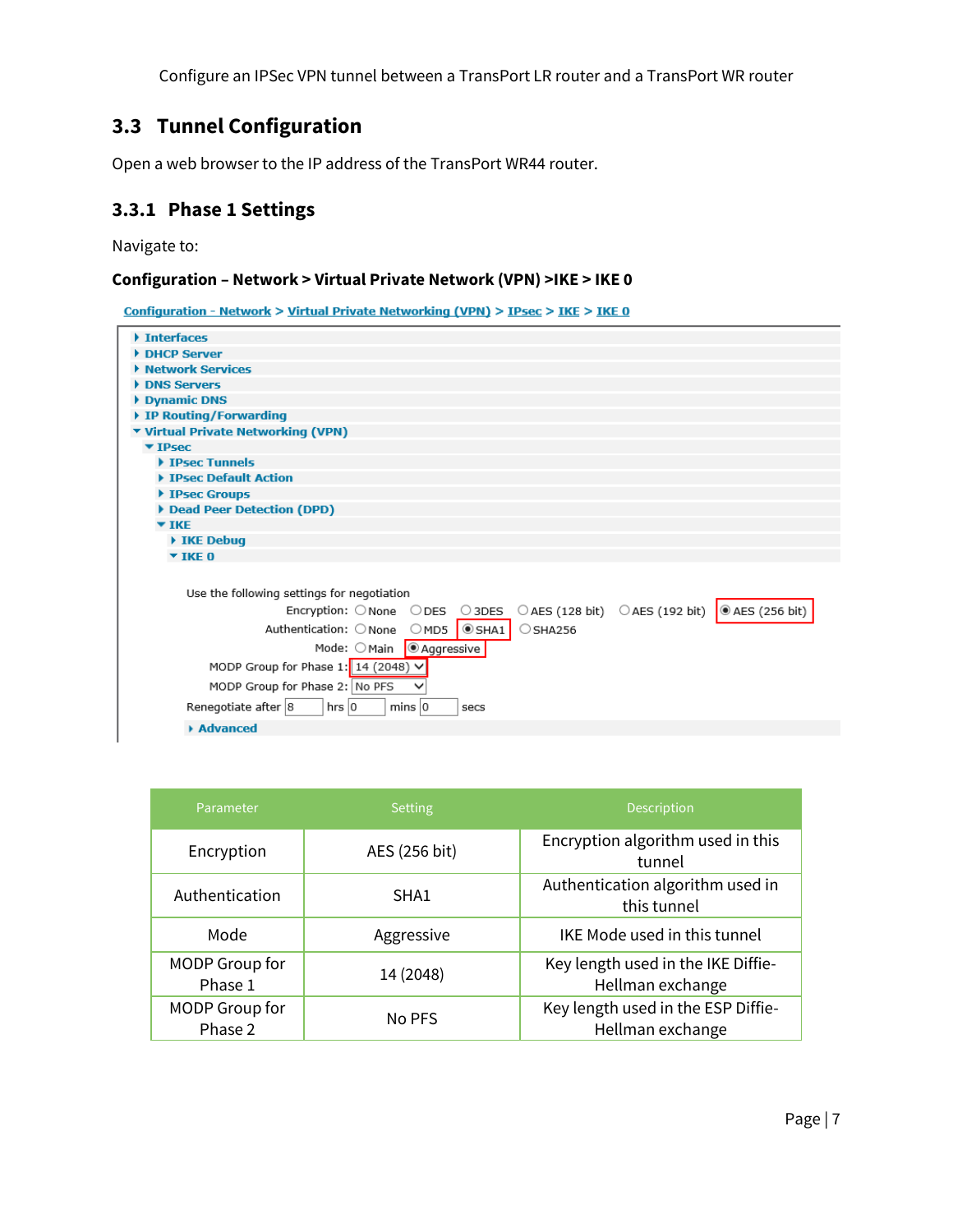# <span id="page-7-0"></span>**3.3.2 Phase 2 settings**

Navigate to:

| ▼ IPsec<br>▼ IPsec Tunnels<br>$\blacktriangledown$ IPsec 0 - 9<br>$\Psi$ IPsec 0 |                                                                            |
|----------------------------------------------------------------------------------|----------------------------------------------------------------------------|
| Description:                                                                     |                                                                            |
|                                                                                  |                                                                            |
| The IP address or hostname of the remote unit                                    |                                                                            |
| Use                                                                              | as a backup unit                                                           |
| <b>Local LAN</b>                                                                 | <b>Remote LAN</b>                                                          |
| Use these settings for the local LAN                                             | Use these settings for the remote LAN                                      |
| IP Address: 192.168.1.0                                                          | IP Address: 10.10.10.0                                                     |
| Mask: 255.255.255.0                                                              | Mask: 255.255.255.0                                                        |
| O Use interface PPP<br>$\vee$ 0                                                  | O Remote Subnet ID:                                                        |
|                                                                                  |                                                                            |
| Use the following security on this tunnel<br>O Preshared Keys<br>$\circ$ off     | O XAUTH Init Preshared Keys  O RSA Signatures  O XAUTH Init RSA            |
| Our ID: wr44                                                                     |                                                                            |
| Our ID type ○ IKE ID                                                             | $\circ$ FQDN<br>○ User FQDN ○ IPv4 Address                                 |
| Remote ID: Ir54                                                                  |                                                                            |
|                                                                                  |                                                                            |
| Use $\overline{AES(256 \text{ bit keys}) \vee}$ encryption on this tunnel        |                                                                            |
| $\vee$ authentication on this tunnel<br>$Use$ SHA1                               |                                                                            |
|                                                                                  |                                                                            |
| Use Diffie Hellman group 14                                                      |                                                                            |
| Use IKE $\sqrt{1}$ $\sqrt{}$ to negotiate this tunnel                            |                                                                            |
| Use IKE configuration: $ 0 \vee$                                                 |                                                                            |
|                                                                                  |                                                                            |
| Bring this tunnel up                                                             |                                                                            |
| $\bigcirc$ All the time                                                          |                                                                            |
| $\bigcirc$ Whenever a route to the destination is available<br>On demand         |                                                                            |
|                                                                                  | If the tunnel is down and a packet is ready to be sent bring the tunnel up |
| Bring this tunnel down if it is idle for $ 0\rangle$                             | $mins$ 0<br>hrs 0<br>secs                                                  |
| Renew the tunnel after                                                           |                                                                            |
| 8<br>$hrs$ 0<br>$mins$ 0                                                         | secs                                                                       |
|                                                                                  |                                                                            |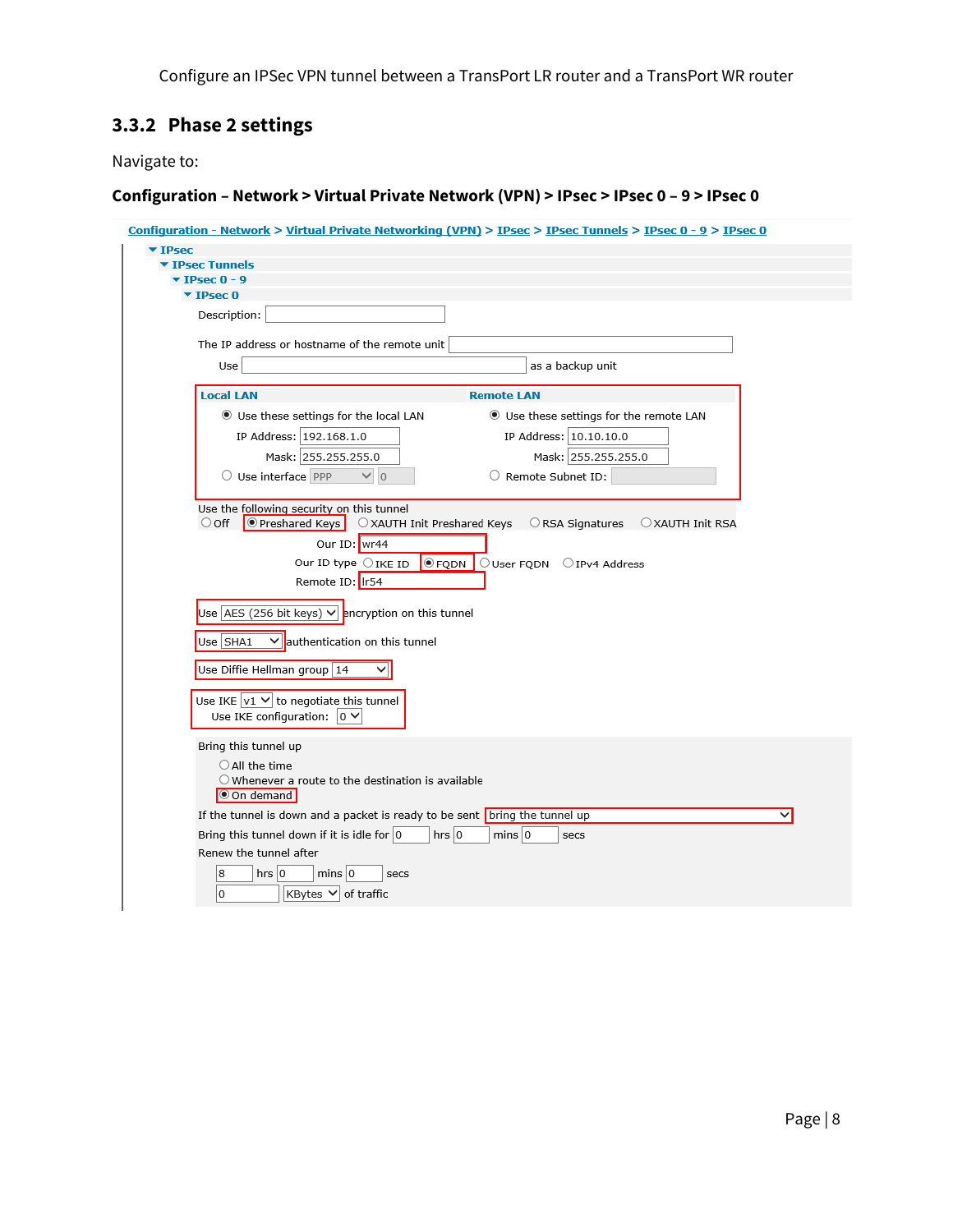| Parameter                                                       | <b>Setting</b>             | Description                                             |  |  |
|-----------------------------------------------------------------|----------------------------|---------------------------------------------------------|--|--|
| <b>Local LAN settings</b>                                       |                            |                                                         |  |  |
| Use these settings<br>for the local LAN                         | Checked                    | Local LAN subnet                                        |  |  |
| <b>IP Address</b>                                               | 192.168.1.0                | Local LAN subnet IP Address                             |  |  |
| Mask                                                            | 255.255.255.0              | Local LAN subnet mask                                   |  |  |
|                                                                 | <b>Remote LAN settings</b> |                                                         |  |  |
| Use these settings<br>for the local LAN                         | Checked                    | Remote LAN subnet                                       |  |  |
| <b>IP Address</b>                                               | 10.10.10.0                 | Remote LAN subnet IP Address                            |  |  |
| Mask                                                            | 255.255.255.0              | Remote LAN subnet mask                                  |  |  |
|                                                                 | <b>Tunnel Security</b>     |                                                         |  |  |
| <b>Preshared Keys</b>                                           | Checked                    | Use preshared keys for<br>authentication on this tunnel |  |  |
| Our ID                                                          | wr44                       | The ID of the VPN responder router<br>(this router)     |  |  |
| Remote ID                                                       | lr54                       | The ID of the VPN initiator router<br>(remote router)   |  |  |
| Our ID type                                                     | <b>FQDN</b>                | Use Fully Qualified Domain Name<br>type ID              |  |  |
| Use () encryption<br>on this tunnel                             | AES (256 bit keys)         | The IPsec encryption algorithm to<br>use is AES         |  |  |
| Use $()$<br>authentication on<br>this tunnel                    | SHA1                       | The IPsec ESP authentication to use<br>is SHA1          |  |  |
| <b>Tunnel creation</b>                                          |                            |                                                         |  |  |
| Bring this tunnel<br>up                                         | On demand                  |                                                         |  |  |
| If the tunnel is<br>down and a<br>packet is ready to<br>be sent | Bring the tunnel up        |                                                         |  |  |

Click **Apply**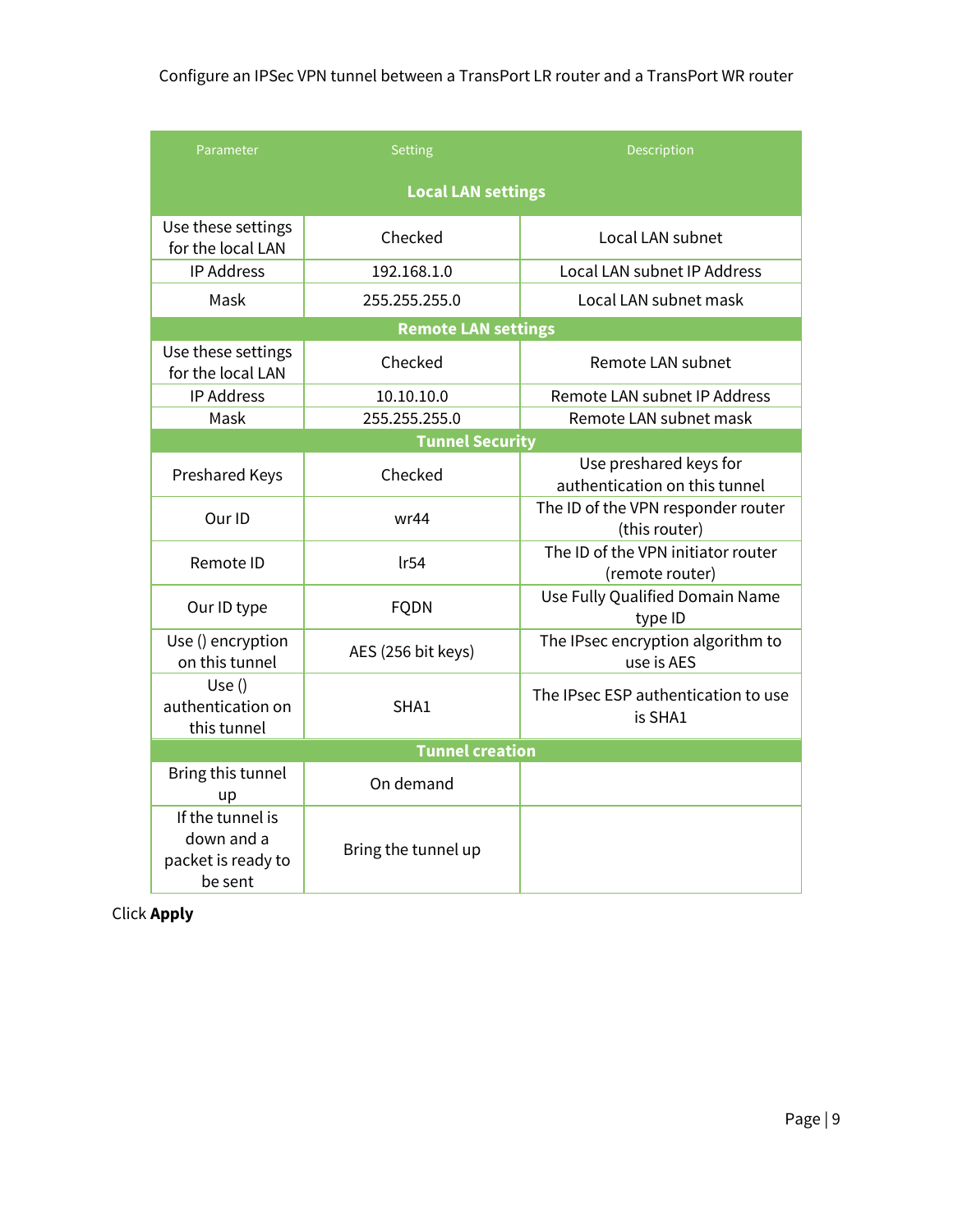#### <span id="page-9-0"></span>**3.3.3 Preshared key settings**

The pre-shared key is enabled by creating a username with the name of the remote peer (Remote ID from the Phase 2 settings) and the password is the preshared key.

Navigate to:

#### **Configuration – Security > Users > Users 0 - 9 > User 9**

| <u>Configuration - Security &gt; Users &gt; User 0 - 9 &gt; User 9</u> |                    |  |  |  |
|------------------------------------------------------------------------|--------------------|--|--|--|
| ▶ System                                                               |                    |  |  |  |
| <b>v</b> Users                                                         |                    |  |  |  |
| $\Psi$ User 0 - 9                                                      |                    |  |  |  |
| $\blacktriangleright$ User 0                                           |                    |  |  |  |
| $\blacktriangleright$ User 1 - username                                |                    |  |  |  |
| $\blacktriangleright$ User 2                                           |                    |  |  |  |
| $\blacktriangleright$ Hser 3                                           |                    |  |  |  |
| User 4                                                                 |                    |  |  |  |
| $\blacktriangleright$ User 5                                           |                    |  |  |  |
| $\blacktriangleright$ User 6                                           |                    |  |  |  |
| User 7                                                                 |                    |  |  |  |
| $\blacktriangleright$ User 8                                           |                    |  |  |  |
| $\blacktriangledown$ User 9 - Ir54                                     |                    |  |  |  |
|                                                                        |                    |  |  |  |
|                                                                        | Username: Ir54     |  |  |  |
|                                                                        | Password:          |  |  |  |
|                                                                        | Confirm Password:  |  |  |  |
|                                                                        | Access Level: None |  |  |  |
| Advanced                                                               |                    |  |  |  |
|                                                                        |                    |  |  |  |
| Apply                                                                  |                    |  |  |  |

| Parameter        | <b>Setting</b> | Description                                                                                                            |
|------------------|----------------|------------------------------------------------------------------------------------------------------------------------|
| Username         | lr54           | Name should match the Remote ID<br>value from Phase 2 settings                                                         |
| Password         | digitestypn123 | Enter the password which will be<br>used as the preshared key. This has<br>to match the value on the Remote<br>router. |
| Confirm password | digitestypn123 | Re-enter the password                                                                                                  |
| Access Level     | None           | This user will not be granted any<br>admin access as it is only used as a<br>preshared key.                            |

Click **Apply**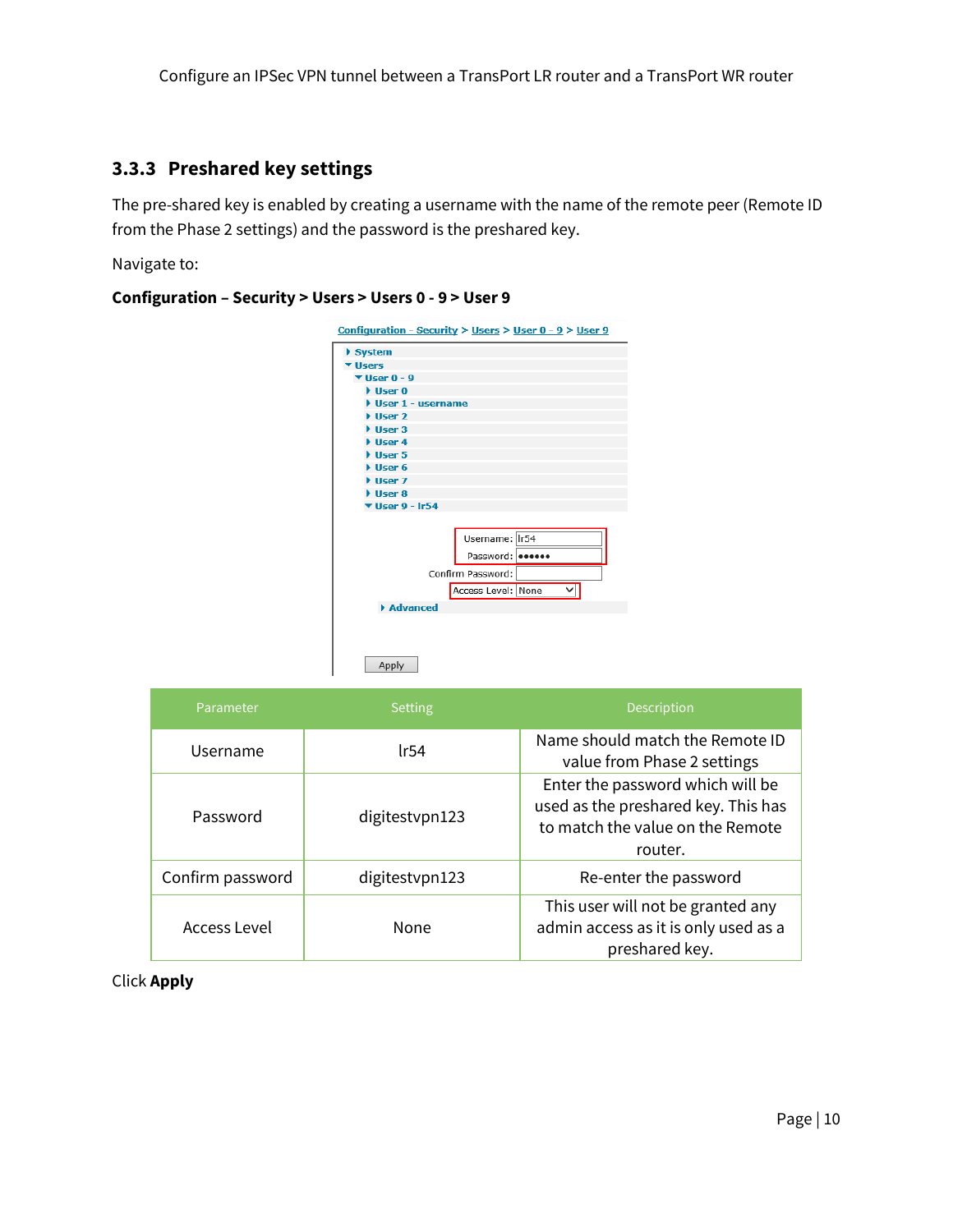#### <span id="page-10-0"></span>**3.4 Save configuration**

Navigate to:

#### **Administration – Save Configuration**

**Administration - Save configuration** Save current configuration to Config  $\boxed{0}$  (power up)  $\blacktriangleright$ Save Save all configuration. This includes the following • Save the current configuration to config 0 · Save the current firewall · Save all sregisters on all ports to profile 0 · Save all PAD parameters on all PADs to profile 0 Save All

Click **Save**. The configuration will now be saved to the unit.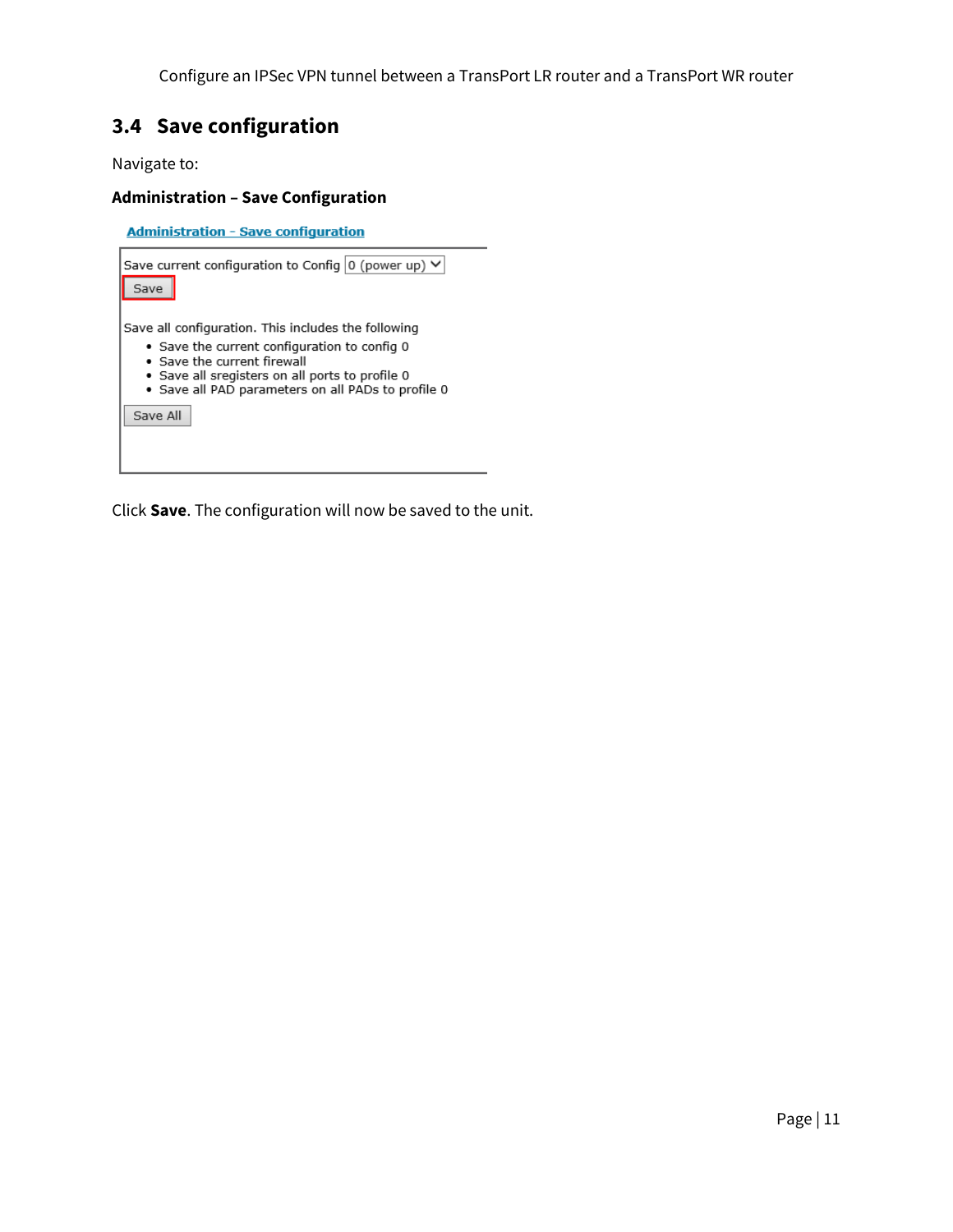# <span id="page-11-0"></span>**4 TRANSPORT LR54 CONFIGURATION**

**Please Note:** At the time of this document, the configuration of the TransPort LR54 is exclusively done via CLI (Command Line Interface)

#### <span id="page-11-1"></span>**4.1 Configure a local interface**

In this example, we will use the 10.10.10.0/24 subnet on LAN 1. To configure this:

```
lan 1 ip-address 10.10.10.1
lan 1 mask 255.255.255.0
```
All **IKE** and **IPSec** configuration is done within the **ipsec** command.

The following command will show all available options:

<span id="page-11-2"></span>ipsec 1 ?

#### **4.2 Configure Phase 1 settings**

Configure the IKE Phase 1 settings to match the settings of the Connect WAN Router.

- IKE version 1
- $\bullet$  SHA 1
- Group 14
- AES 256
- 4800 lifetime
- AGGRESSIVE mode

Enter the parameters as follow:

```
digi.router> ipsec 1 ike 1
digi.router> ipsec 1 ike-authentication sha1
digi.router> ipsec 1 ike-diffie-hellman group14
digi.router> ipsec 1 ike-encryption aes256
digi.router> ipsec 1 ike-lifetime 4800
digi.router> ipsec 1 ike-mode aggressive
```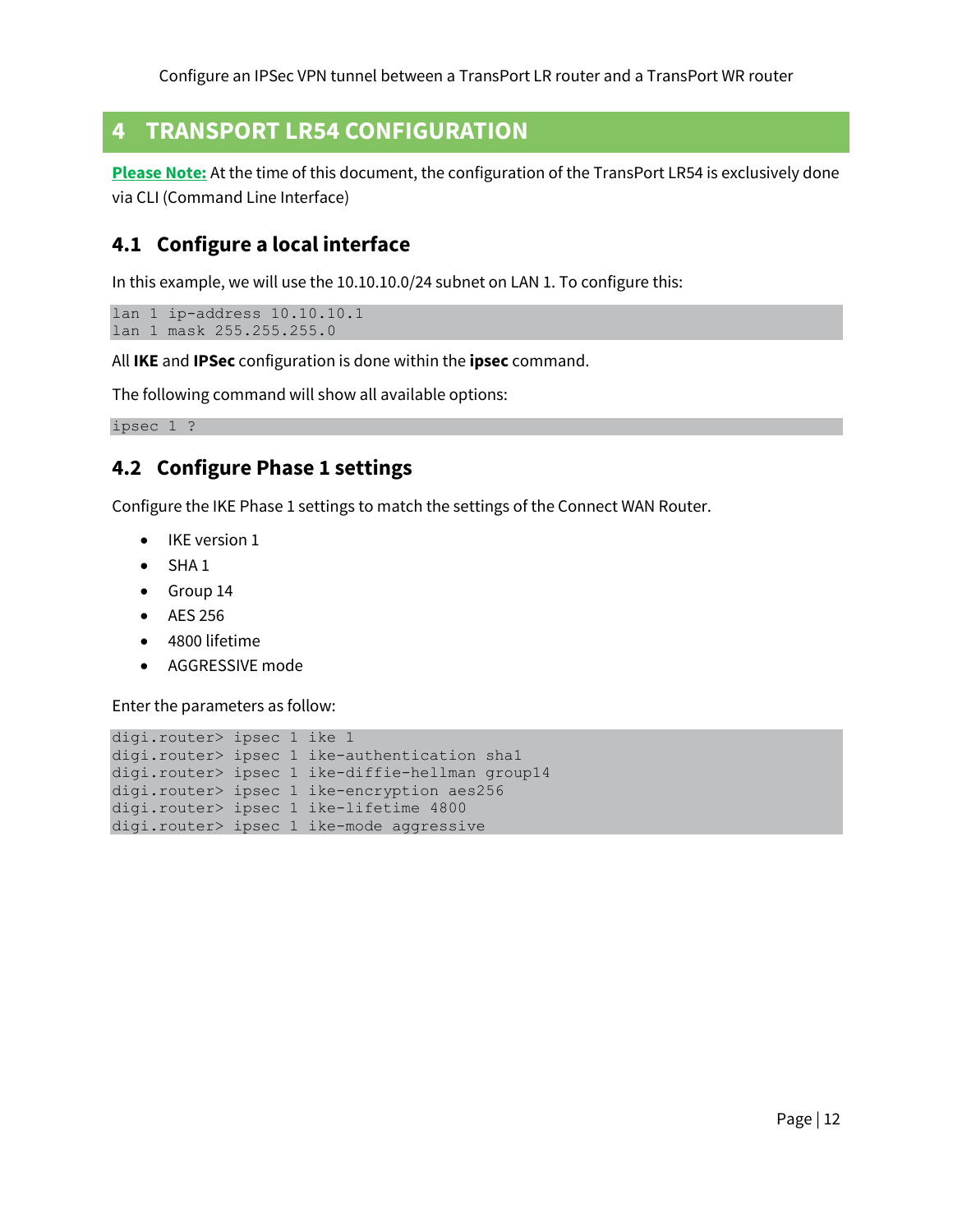Type the following to verify the IKE Phase 1 settings:

```
ipsec 1 ik?
digi.router> ipsec 1 ik?
Configures an IPsec tunnel
Syntax:
ipsec 1 <parameter> <value>
Available Parameters:
Parameter Current Value Description
 --------------------------------------------------------------------------------
 ike 1 1 1 1 1 IKE version to use for this IPsec tunnel
 ike-authentication sha1 IKE authentication type for IPsec tunnel
 ike-diffie-hellman group14 IKE Diffie-Hellman group for IPsec
 ike-encryption aes256 IKE encryption type
 ike-lifetime 4800 Key lifetime in seconds
 ike-mode aggressive IKEv1 mode to use for this IPsec tunnel
 ike-tries 3 3 3 Number of attempts to negotiate
```
#### <span id="page-12-0"></span>**4.3 Configure Phase 2 settings**

#### <span id="page-12-1"></span>**4.3.1 Authentication and encryption settings**

Configure the Phase 2 authentication and encryption settings to match the settings of the Connect WAN Router.

- Pre-shared key
- $\bullet$  SHA 1
- Group 14
- AES 256
- 3600 lifetime
- $\bullet$  psk

Enter the parameters as follow:

```
digi.router> ipsec 1 auth-by psk
digi.router> ipsec 1 esp-authentication sha1
digi.router> ipsec 1 esp-diffie-hellman group14
digi.router> ipsec 1 esp-encryption aes256
digi.router> ipsec 1 lifetime 3600
digi.router> ipsec 1 psk digitestvpn123
```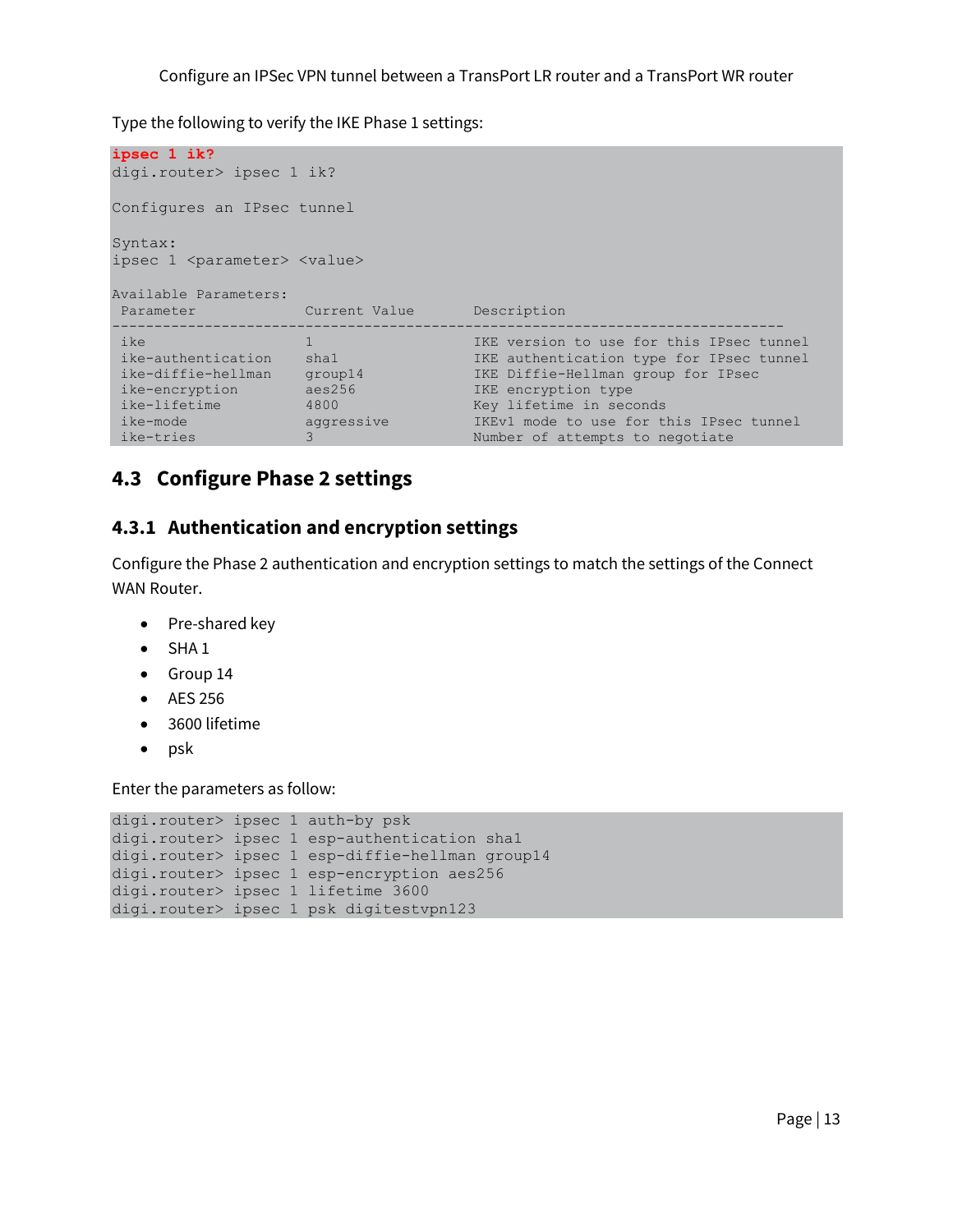Type the following to verify the Phase 2 authentication and encryption settings:

```
digi.router> ipsec 1 es?
Configures an IPsec tunnel
Syntax:
ipsec 1 <parameter> <value>
Available Parameters:
Parameter Current Value Description
       --------------------------------------------------------------------------------
 esp-authentication sha1 ESP authentication type for IPsec tunnel
 esp-diffie-hellman group5 ESP Diffie-Hellman group for IPsec
esp-encryption aes128 ESP encryption type for IPsec tunnel
```
#### <span id="page-13-0"></span>**4.3.2 Local and Remote traffic selector settings**

Configure the Phase 2 local and remote traffic selector settings to match the settings of the Connect WAN Router.

- Local ID
- Remote ID
- Local network : 10.10.10.0
- Local mask : 255.255.255.0
- Remote network: 192.168.1.0
- Remote mask : 255.255.255.0

Enter the parameters as follow:

```
digi.router> ipsec 1 local-id lr54
digi.router> ipsec 1 remote-id wr44
digi.router> ipsec 1 local-mask 255.255.255.0
digi.router> ipsec 1 local-network 10.10.10.0
digi.router> ipsec 1 remote-mask 255.255.255.0
digi.router> ipsec 1 remote-network 192.168.1.0
```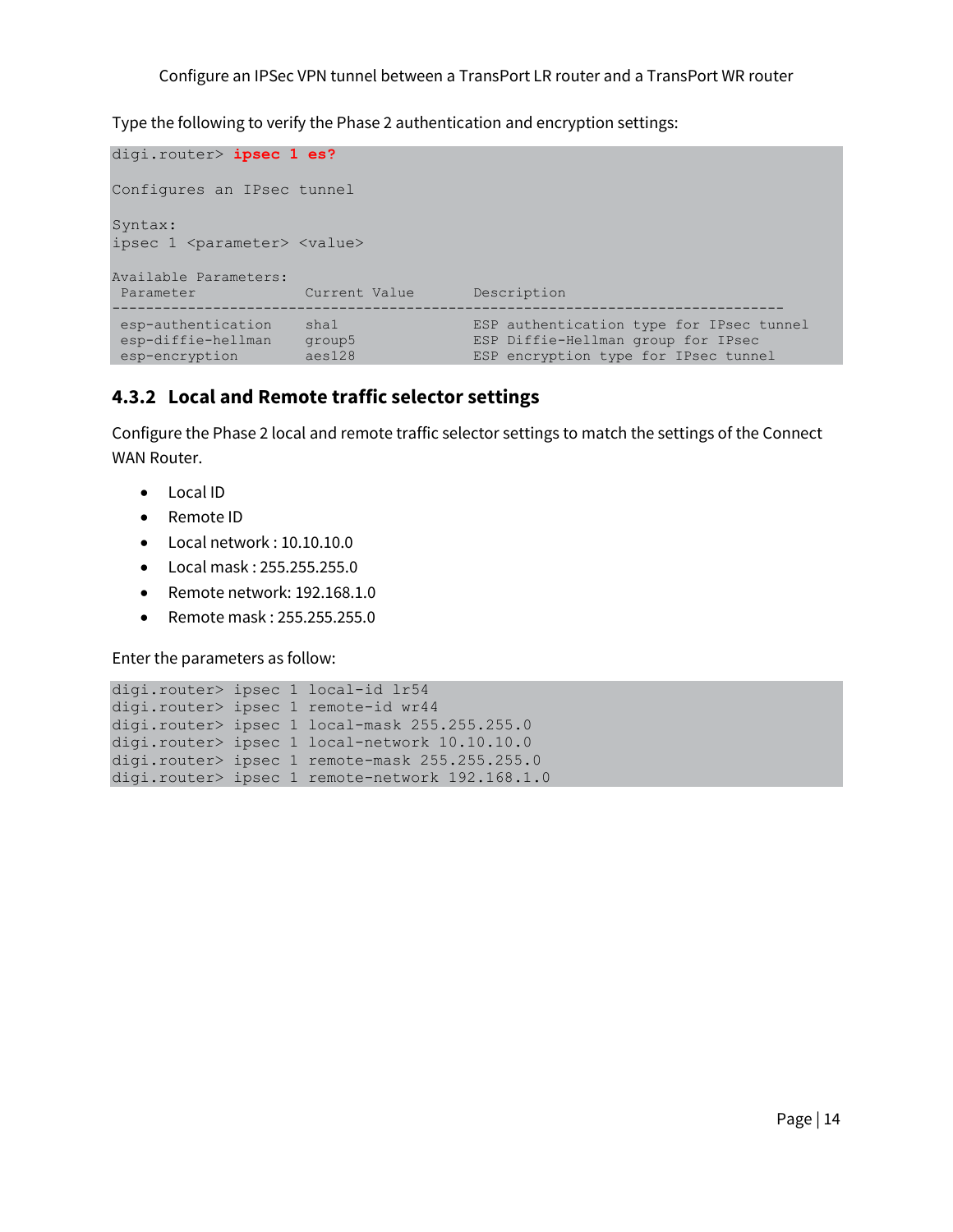Type the following to verify the Phase 2 local and remote traffic selector settings:

```
digi.router> ipsec 1 loc?
Configures an IPsec tunnel
Syntax:
ipsec 1 <parameter> <value>
Available Parameters:
Parameter Current Value Description
--------------------------------------------------------------------------------
 local-id lr54 Local ID used for this IPsec tunnel
 local-mask 255.255.255.0 Local network mask for this IPsec tunnel
 local-network 10.10.10.0 Local network for this IPsec tunnel
digi.router> ipsec 1 rem?
Configures an IPsec tunnel
Syntax:
ipsec 1 <parameter> <value>
Available Parameters:
Parameter Current Value Description
--------------------------------------------------------------------------------
 remote-id wr44 Remote ID used for this IPsec tunnel
 remote-mask 255.255.255.0 Remote network mask for this tunnel
 remote-network 192.168.1.0 Remote network for this IPsec tunnel
```
#### <span id="page-14-0"></span>**4.4 Configure Peer address**

To configure the Peer address, in this example, the IP address of the Mobile interface of the Connect WAN router do the following:

```
digi.router> ipsec 1 peer x.x.x.x
```
**x.x.x.x** being an IP address reachable via the WAN interface of the LR54.

#### <span id="page-14-1"></span>**4.5 Turn IPSec on**

To enable the configured IPSec VPN tunnel, do the following:

digi.router> ipsec 1 state on

The configuration is complete and the tunnel should now be built.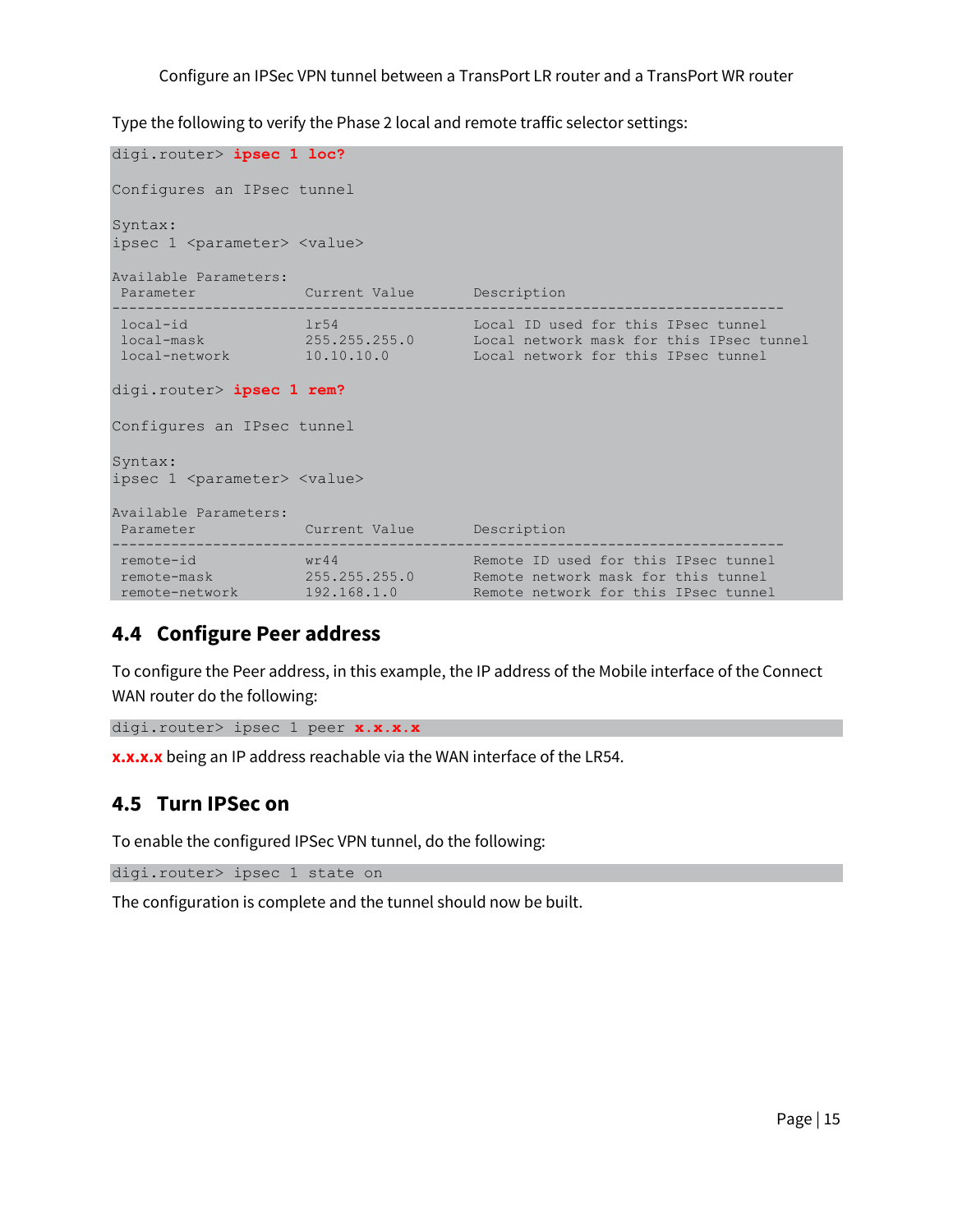#### <span id="page-15-0"></span>**4.6 Configure the Firewall**

**Please note**: By default, no traffic will be allowed inside the tunnel. It is necessary to add the following firewall rule to bypass the MASQUERADE (NAT) rules in place:

**firewall -t nat -I POSTROUTING 1 -s 10.10.0.0/16 -d 192.168.1.0/24 -j ACCEPT**

#### <span id="page-15-1"></span>**4.6.1 Firewall rules needed for MAIN mode VPN.**

The example used in this document uses an Aggressive mode VPN. If a MAIN mode VPN is used, the following rule will be required to allow ESP packets inbound:

<span id="page-15-2"></span>firewall -A INPUT -p 50 -m conntrack --ctstate NEW,ESTABLISHED -j ACCEPT

#### **4.6.2 Firewall rules needed for RESPONDER configuration**

The example used in this document uses the LR 54 as the INITIATOR.

If the LR 54 is used as the RESPONDER, the following rules will be required to allow inbound VPN connections:

firewall -A INPUT -p udp -m multiport --dports 500,4500 -m conntrack - ctstate NEW,ESTABLISHED -j ACCEPT firewall -A OUTPUT -p udp -m multiport --dports 500,4500 -m conntrack - ctstate NEW,ESTABLISHED -j ACCEPT firewall -A INPUT -p 50 -m conntrack --ctstate NEW,ESTABLISHED -j ACCEPT

<span id="page-15-3"></span>firewall -A OUTPUT -p 50 -m conntrack --ctstate NEW,ESTABLISHED -j ACCEPT

#### **4.7 Save Configuration**

To save configuration, do the following:

digi.router> save config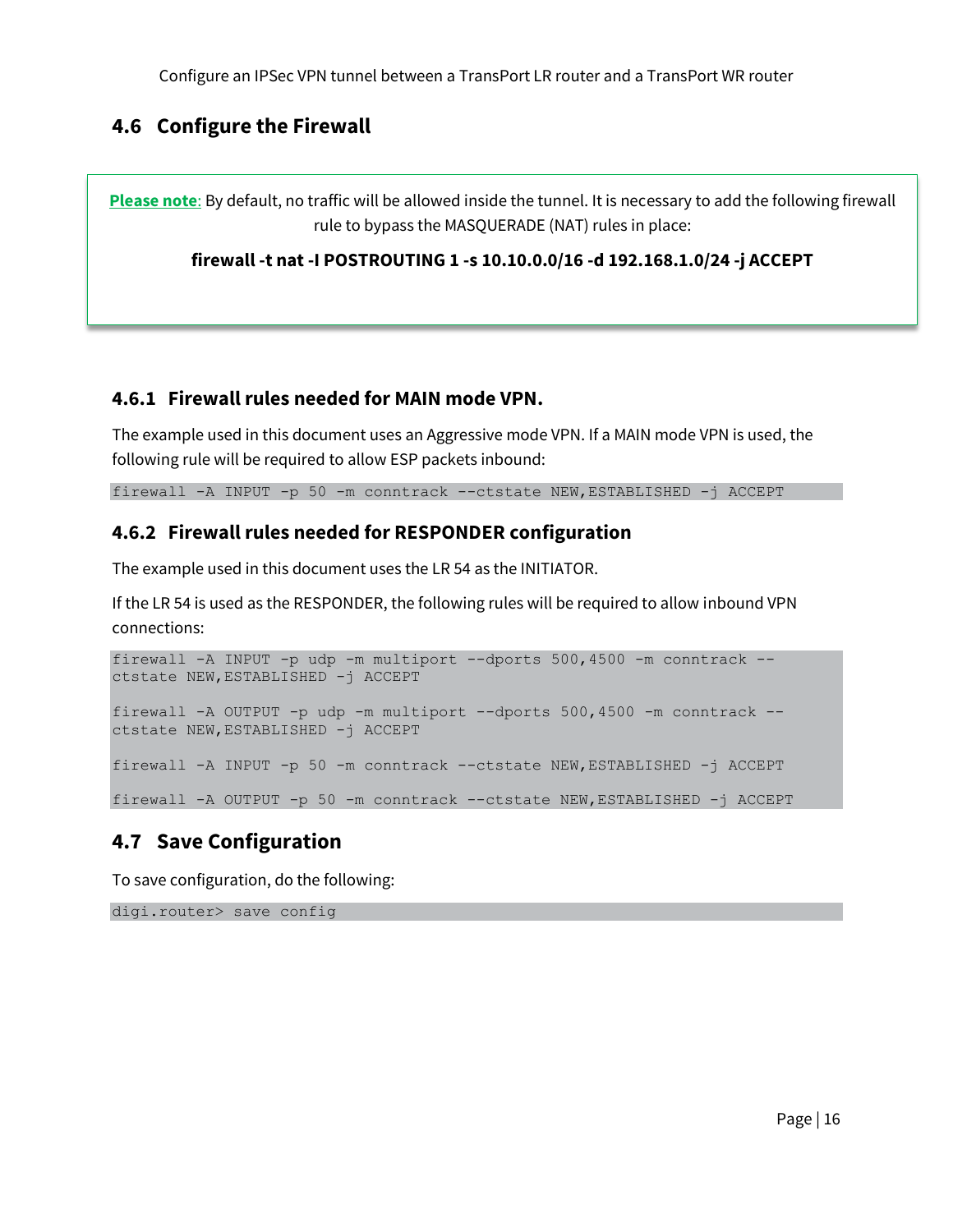# <span id="page-16-0"></span>**5 CHECK TUNNEL STATUS**

#### <span id="page-16-1"></span>**5.1 TransPort WR44**

Navigate to

#### **Management – Event Log**

The following line should show that the tunnel was built successfully:

```
11:05:56, 22 Feb 2017,(287) IKE SA Removed. Peer: lr54,Successful Negotiation
11:05:53, 22 Feb 2017,Eroute 0 VPN up peer: lr54
11:05:53, 22 Feb 2017,New IPSec SA created by lr54
11:05:53, 22 Feb 2017,(287) New Phase 2 IKE Session 80.12.43.69,Responder
11:05:52, 22 Feb 2017,(286) IKE Keys Negotiated. Peer: lr54
11:05:52, 22 Feb 2017,(286) New Phase 1 IKE Session 80.12.43.69,Responder
```
Navigate to

#### **Management – Virtual Private Networking (VPN) > IPsec > IPsec Tunnels 0 – 9 > IPsec Tunnels 0 – 9**

Management - Connections > Virtual Private Networking (VPN) > IPsec > IPsec Tunnels > IPsec Tunnels 0 - 9 > IPsec Tunnels 0 - 9

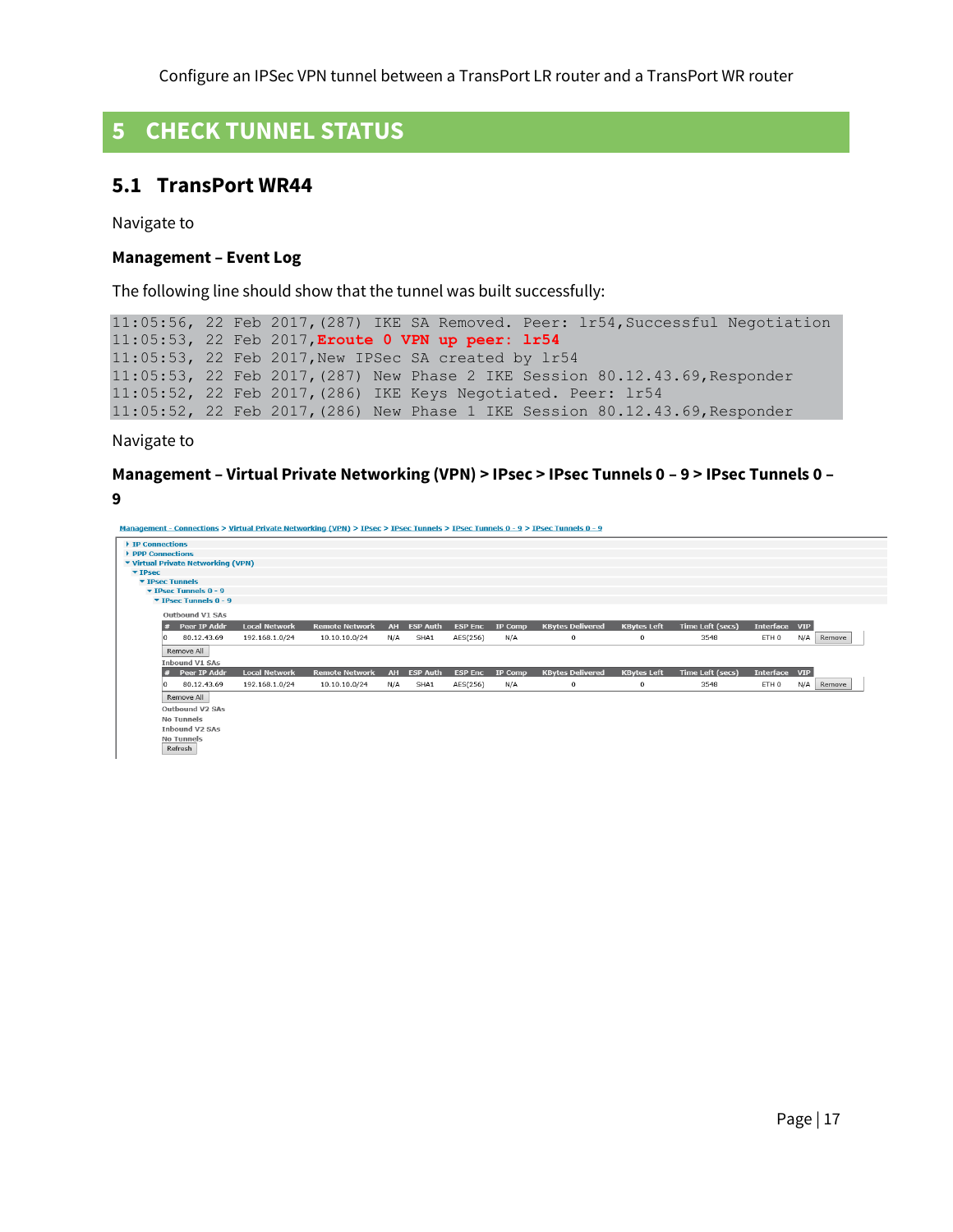#### <span id="page-17-0"></span>**5.2 TransPort LR54**

To verify if the tunnel is up, do the following:

```
digi.router> show ipsec 1
IPsec 1 Status and Statistics
-----------------------------
 Description :
 Admin Status : Up
 Oper Status : Up
 Uptime : 7 seconds
 Peer : 86.200.150.100
 Local Network : 10.10.10.0/24
Remote Network : 192.168.1.0/24
IKE Information
---------------
Key Negotiation : IKEv1, aes256, sha1, modp2048
SPIs : 2b5b3cf0b24e2d30 i* ae4f7a47b6e7b81d r
Tunnel Information
 ------------------
 Rekeying In : 69 minutes
 AH Cipher Suite : Not Used
ESP Cipher Suite : aes256, sha1, modp2048
Renegotiating In : 43 minutes
Outbound ESP SAs : 0dbd35cf
Inbound ESP SAs : cf29fbb7
Dead Peer Detection is on
Bytes In : 0
Bytes Out : 0
```